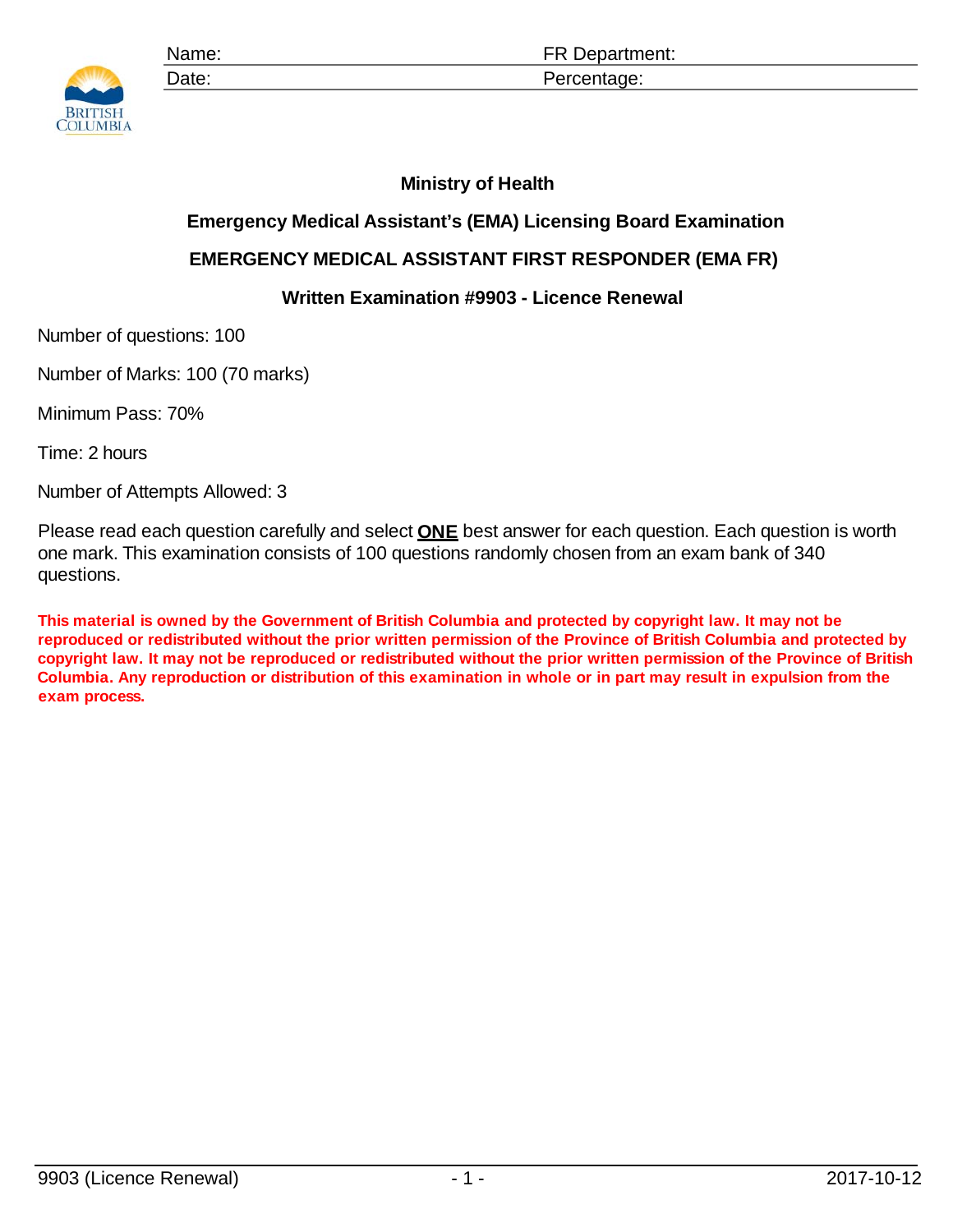1. You arrive at a winter campsite where three young adults complain of severe headache, dizziness and nausea. They explain that they were using a camp stove to keep warm inside the tent. Their symptoms are likely due to:

|             | Hypothermia                                                                                                                                                                                                                                                                               | в | Hypoxia                                                                                                    |
|-------------|-------------------------------------------------------------------------------------------------------------------------------------------------------------------------------------------------------------------------------------------------------------------------------------------|---|------------------------------------------------------------------------------------------------------------|
|             | carbon dioxide poisoning                                                                                                                                                                                                                                                                  |   | carbon monoxide poisoning                                                                                  |
|             | 2. The purpose of the emergency medical assistant (EMA) Code of Ethics is to:                                                                                                                                                                                                             |   |                                                                                                            |
| A           | provide general principles of ethical<br>conduct to guide emergency medical<br>assistants in meeting their duties to the<br>public and to the profession                                                                                                                                  | B | provide registrants with critical decision-<br>making skills around patient care                           |
| $\mathsf C$ | provide information to the public on how<br>emergency medical assistants (EMA's)<br>are to behave professionally                                                                                                                                                                          | D | communicate to the employer the<br>appropriate code of conduct for<br>emergency medical assistants (EMA's) |
|             | 3. If a complaint against you is investigated, you will be asked to submit your account of the incident.                                                                                                                                                                                  |   |                                                                                                            |
|             | <b>True</b>                                                                                                                                                                                                                                                                               |   |                                                                                                            |
| B           | False                                                                                                                                                                                                                                                                                     |   |                                                                                                            |
|             | 4. The Emergency Health Services Act defines the term "emergency health service" as:                                                                                                                                                                                                      |   |                                                                                                            |
| A           | first aid or other health care provided in<br>circumstances in which it is necessary to<br>provide the first aid or other health care<br>without delay in order to preserve an<br>individual's life, prevent or alleviate<br>serious physical or mental harm, or<br>alleviate severe pain | B | the ability to practice medicine by an<br>emergency medical assistant                                      |
|             | a conveyance that is used for the<br>transport of patients requiring medical<br>attention                                                                                                                                                                                                 | D | the provision of medical services solely<br>within the hospital setting                                    |
|             | 5. Roles of the EMA-FR include all of the below except:                                                                                                                                                                                                                                   |   |                                                                                                            |
|             | Talking to bystanders                                                                                                                                                                                                                                                                     | B | Obtaining vital signs                                                                                      |
|             | Gathering scene information                                                                                                                                                                                                                                                               |   | Providing scene cover                                                                                      |
| Е           | Completing documentation                                                                                                                                                                                                                                                                  |   |                                                                                                            |
| should:     |                                                                                                                                                                                                                                                                                           |   | 6. After applying a dressing and bandage to your patient's calf, the bandage becomes blood-soaked. You     |
|             | apply a tourniquet                                                                                                                                                                                                                                                                        | B | tighten the bandage                                                                                        |
|             | apply additional dressings and re-secure<br>the bandage                                                                                                                                                                                                                                   |   | apply an additional bandage                                                                                |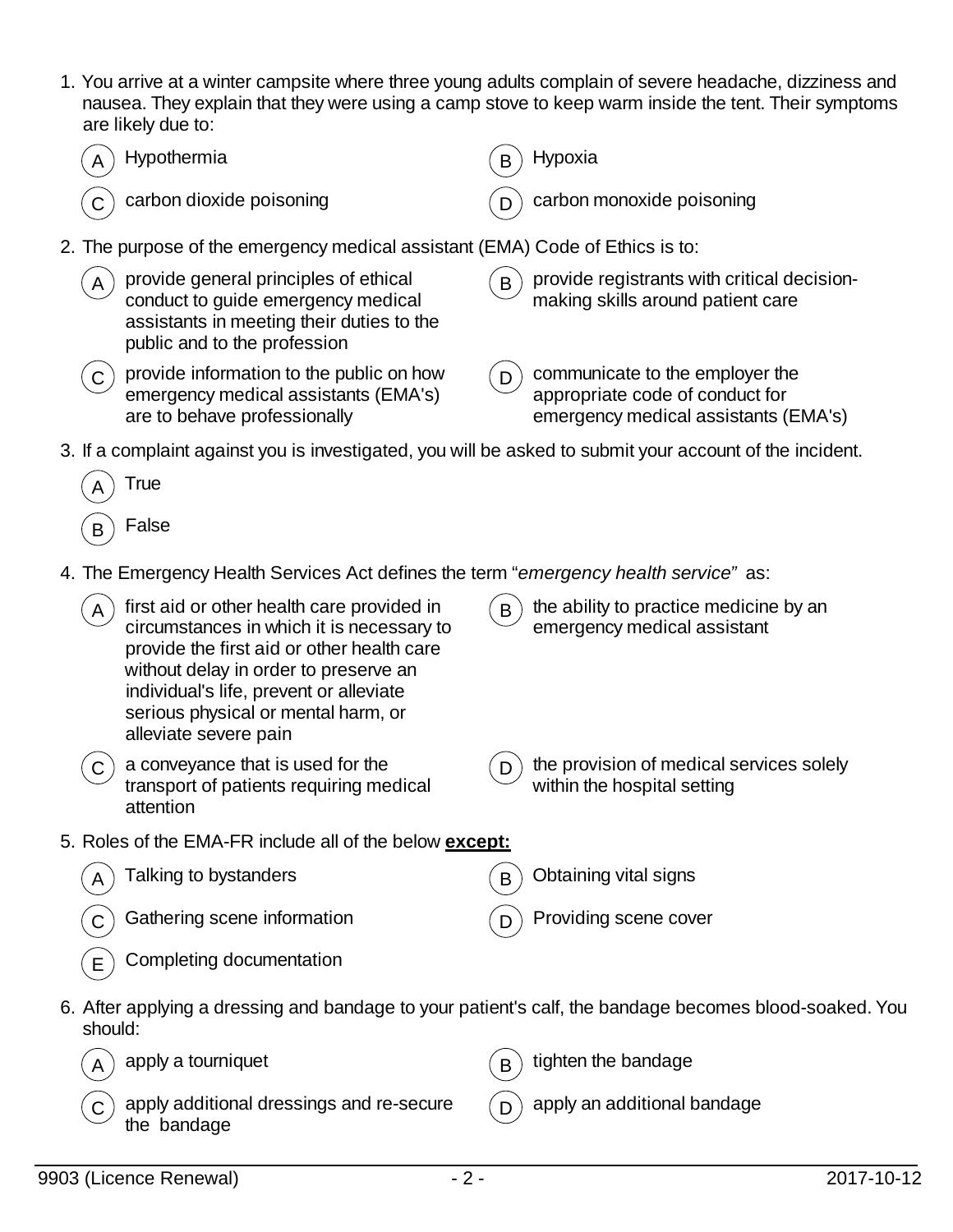- 7. When disinfecting equipment, what protection must be taken?
	- $\mathbf{A}$  decontaminate all disassembled equipment outside  $\mathbf{B}$  wear mask and goggles while decontaminating  $\mathbf{C}$ ) use exhaust fans to remove dangerous fumes wear gloves
- 8. A patient with steam burns to the neck, who is alert and breathing without difficulty, is managed by:

| $\left(\overline{A}\right)$ applying oxygen at 8-10 L/min                     | $(B)$ covering the burn with a sterile dressing                                   |
|-------------------------------------------------------------------------------|-----------------------------------------------------------------------------------|
| $\left(\begin{matrix} 0 \\ 0 \end{matrix}\right)$ cooling the burn with water | $\begin{pmatrix} D \end{pmatrix}$ taking immediate respiration and pulse<br>rates |

9. All of the following are examples of external factors that can affect assessment **except:**

| $(A)$ The attitude of family members           | $\mathcal{L}_{\mathbf{B}}$ An uncooperative patient |
|------------------------------------------------|-----------------------------------------------------|
| $\mathcal{L}(\mathbf{C})$ Distracting injuries | $(D)$ Scene chaos                                   |
| $(E)$ Personal attitudes                       |                                                     |

- 10. As an EMA, if a complaint is filed against you, you may appoint a third-party representative to represent you?
	- **True**  $_B$  False
- 11. The most common cause of hypovolemic shock is a substantial loss of blood volume.
	- **True**
	- $_B$ ) False
- 12. The danger of pulling on the umbilical cord is that:

| If there is a knot in the umbilical cord, it<br>A<br>will tighten | The newborn can get tangled<br>B                       |
|-------------------------------------------------------------------|--------------------------------------------------------|
| Deadly bleeding can occur                                         | There is no danger of pulling on the<br>umbilical cord |
| 13. What does ICS stand for?                                      |                                                        |
| <b>Incident Command System</b>                                    | <b>Incident Command Services</b><br>B                  |
| Incident Cooperative System                                       | <b>Intervention Command Service</b>                    |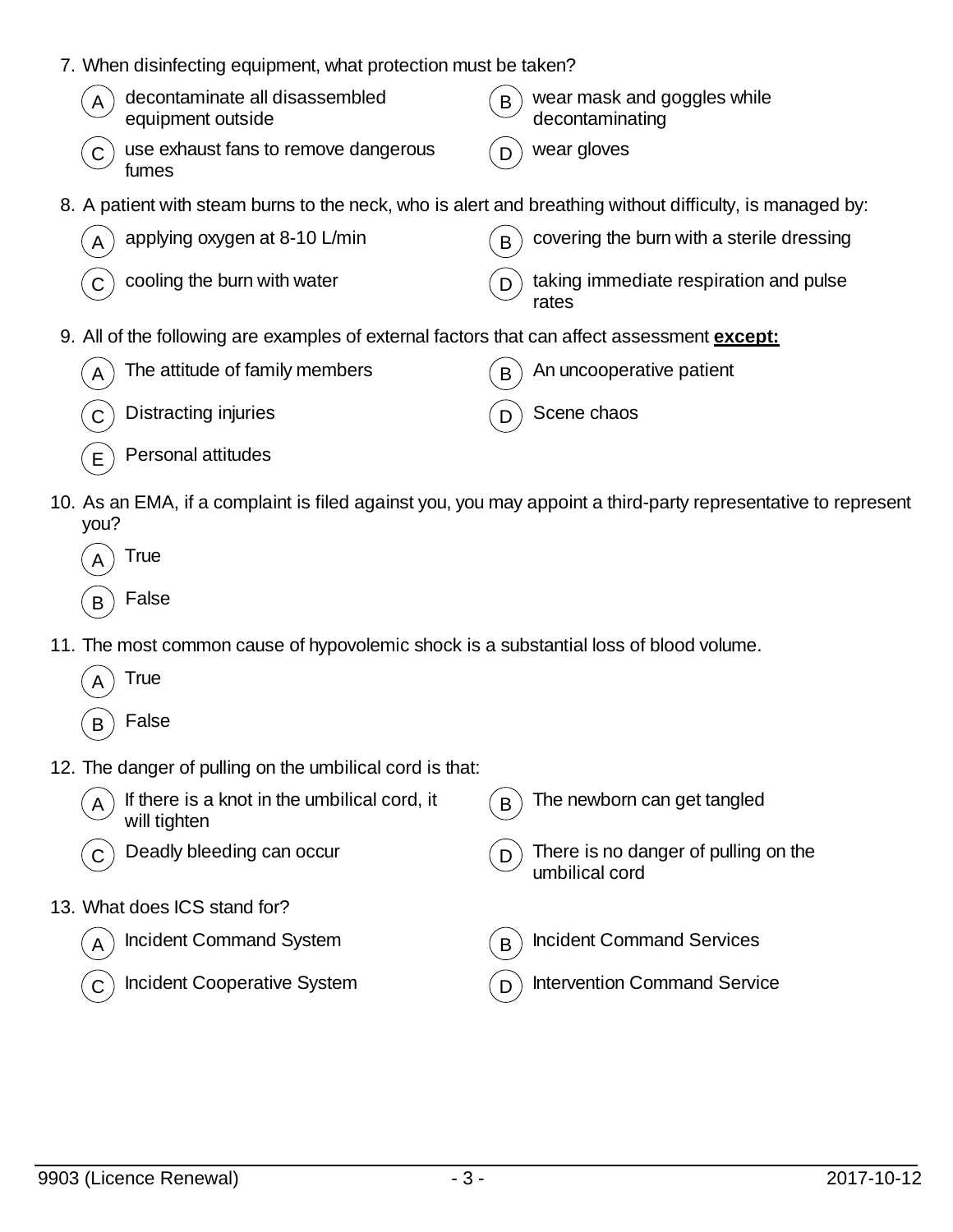|              | hot and humid. The patient is unconscious with dry, hot, red skin. His pulse is 100 and full, his                                          |   | 14. Your patient is a 47-year-old male found supine inside a boiler room. The condition in the room is very<br>respirations are 12 and deep, his legs and arms are twitching. Your treatment for this patient includes: |
|--------------|--------------------------------------------------------------------------------------------------------------------------------------------|---|-------------------------------------------------------------------------------------------------------------------------------------------------------------------------------------------------------------------------|
|              | place semi-sitting; administer oxygen;<br>cool by fanning                                                                                  | B | place 3/4 prone; administer oxygen; cool<br>slowly to avoid causing seizures                                                                                                                                            |
|              | remove to a cool area; place 3/4 prone;<br>administer oxygen; cool the patient in as<br>rapid a manner as possible                         | D | remove to a cool area; keep at rest with<br>legs elevated; administer oxygen; cool<br>fanning                                                                                                                           |
|              | 15. Shock is described as:                                                                                                                 |   |                                                                                                                                                                                                                         |
|              | profuse external bleeding, rapid and<br>weak pulse, decreased LOC                                                                          | B | a psychological or physical state of<br>trauma                                                                                                                                                                          |
|              | any patient who has suffered from major<br>trauma                                                                                          | D | when the cells do not receive enough<br>oxygen or nutrients                                                                                                                                                             |
|              | corporate or financial considerations.                                                                                                     |   | 16. A professional "code of ethics" helps to ensure that the public interest is maintained above personal,                                                                                                              |
|              | True                                                                                                                                       |   |                                                                                                                                                                                                                         |
| B            | False                                                                                                                                      |   |                                                                                                                                                                                                                         |
|              | 17. During a rollover collision, occupants of the car usually sustain which pattern of injuries?                                           |   |                                                                                                                                                                                                                         |
|              | Upper extremities and torso                                                                                                                | B | Head, neck and upper torso                                                                                                                                                                                              |
|              | Pattern is impossible to predict                                                                                                           | D | Abdomen, pelvis, lower extremities                                                                                                                                                                                      |
|              | 18. If EMAs are preparing to assist with the delivery of a baby, what preparations should they make?                                       |   |                                                                                                                                                                                                                         |
|              | Place clean sheets, blankets, or towels<br>under the mother's buttocks and over her<br>abdomen                                             | B | Have someone bring a large pot of water<br>to a boil on the stove                                                                                                                                                       |
|              | Get a sterile obstetric kit ready to use<br>during the delivery                                                                            | D | Have the mother lie flat on her back with<br>her legs extended                                                                                                                                                          |
|              | 19. Using the FAST tool, how do you determine if a patient is experiencing arm weakness or paralysis?                                      |   |                                                                                                                                                                                                                         |
| A            | one arm doesn't move or drifts downward<br>when the patient closes eyes, extends<br>both arms out with palms up for 10<br>seconds          | B | both arms move when the patient closes<br>eyes, extends both arms out with palms<br>up for 10 seconds                                                                                                                   |
| $\mathsf{C}$ | one arm doesn't move or drifts downward<br>when the patient closes eyes, extends<br>both arms out with palms <b>down</b> for 10<br>seconds | D | both arms move when the patient closes<br>eyes, extends both arms out with palms<br>down for 10 seconds                                                                                                                 |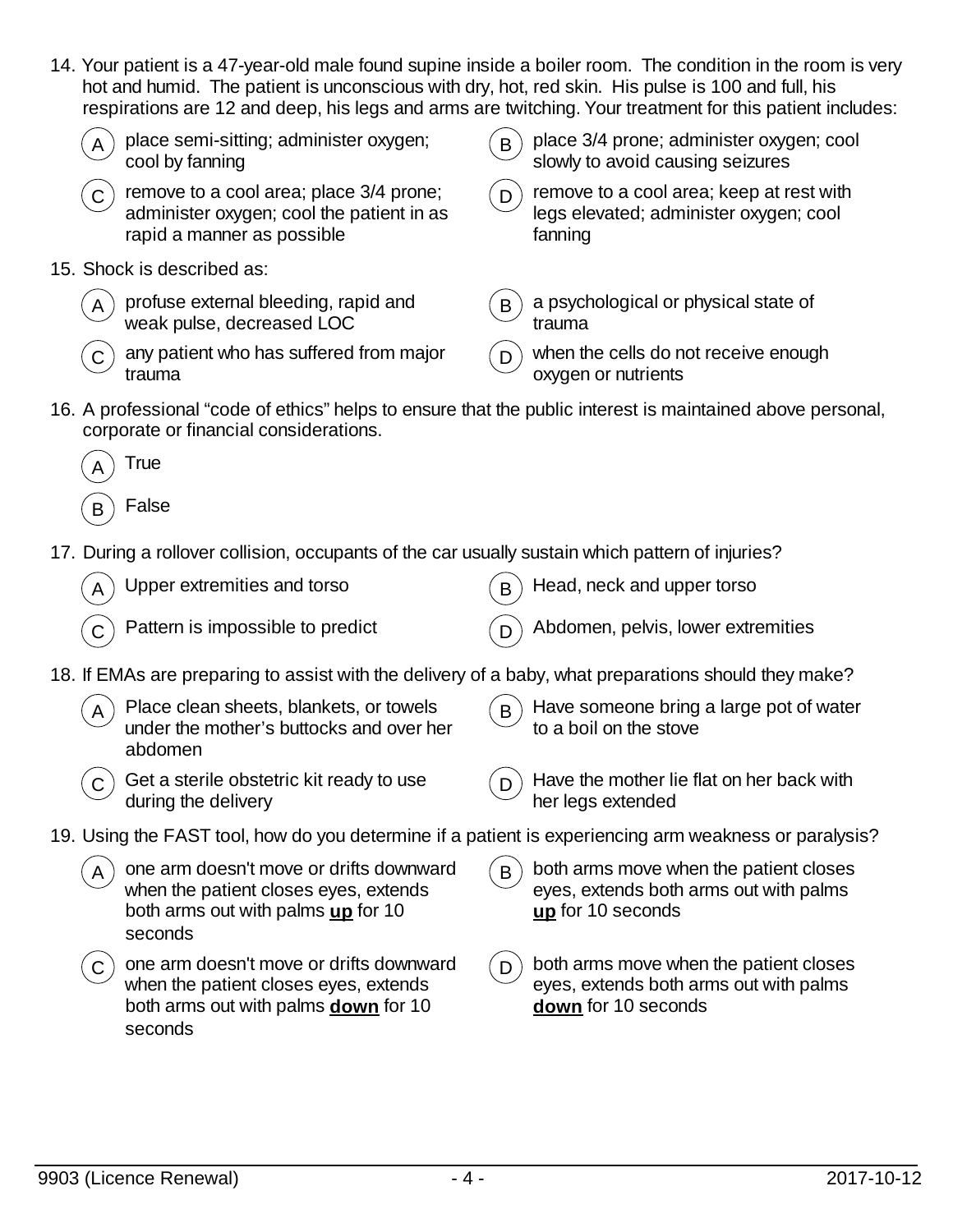| 20. What should you do first to treat a patient with "Deep Frostbite?" |                                                                                                                                                     |   |                                                                                                 |  |  |  |  |
|------------------------------------------------------------------------|-----------------------------------------------------------------------------------------------------------------------------------------------------|---|-------------------------------------------------------------------------------------------------|--|--|--|--|
|                                                                        | Remove the source of the cold, then<br>cover the extremity and elevate                                                                              | B | Rub the affected area to re-warm, then<br>exercise moderately                                   |  |  |  |  |
|                                                                        | Place hot packs on the affected area                                                                                                                |   | Allow the patient to exercise moderately                                                        |  |  |  |  |
|                                                                        | 21. Which of the following bodies is responsible for examining, registering, and licensing emergency<br>medical assistants?                         |   |                                                                                                 |  |  |  |  |
|                                                                        | University of British Columbia's School of<br>Medicine                                                                                              | B | <b>Emergency Medical Assistants Licensing</b><br><b>Board</b>                                   |  |  |  |  |
|                                                                        | Ministry of Labour                                                                                                                                  |   | <b>British Columbia Ambulance Service</b>                                                       |  |  |  |  |
|                                                                        | 22. Which is the correct order of steps in the secondary survey?                                                                                    |   |                                                                                                 |  |  |  |  |
|                                                                        | take a history; record vital signs; perform<br>head to toe exam                                                                                     | B | conduct a rapid body survey; record vital<br>signs; take a history, perform head to toe<br>exam |  |  |  |  |
|                                                                        | conduct a rapid body survey; take a<br>history; perform head to toe exam; record<br>vital signs                                                     | D | perform head to toe exam; record pulse<br>and respiration rates; take a history                 |  |  |  |  |
|                                                                        | 23. If food or fluids enter the lungs, this is called _                                                                                             |   |                                                                                                 |  |  |  |  |
|                                                                        | inhalation                                                                                                                                          | B | aspiration                                                                                      |  |  |  |  |
|                                                                        | expiration                                                                                                                                          | D | vomitosis                                                                                       |  |  |  |  |
|                                                                        | 24. During your primary survey you discover the patient is suffering from superficial thermal burns to both<br>shoulders, your next priority is to: |   |                                                                                                 |  |  |  |  |
|                                                                        | cover the burn with a clean, dry, sterile<br>dressing                                                                                               | B | cool the burn                                                                                   |  |  |  |  |
|                                                                        | obtain respiration and pulse rate                                                                                                                   |   |                                                                                                 |  |  |  |  |
|                                                                        | 25. Provision of emergency health Services in British Columbia is a local or municipal responsibility.                                              |   |                                                                                                 |  |  |  |  |
|                                                                        | True                                                                                                                                                |   |                                                                                                 |  |  |  |  |
| B                                                                      | False                                                                                                                                               |   |                                                                                                 |  |  |  |  |
|                                                                        | 26. During the Breathing check in the Primary Survey, the EMA-FR should:                                                                            |   |                                                                                                 |  |  |  |  |
|                                                                        | count the number of respirations to<br>decide if they are adequate                                                                                  | B | intervene only if respirations are absent                                                       |  |  |  |  |
| C                                                                      | intervene if respirations are inadequate,<br>then continue with the primary survey                                                                  | D | not intervene until the primary survey is<br>completed                                          |  |  |  |  |
|                                                                        |                                                                                                                                                     |   |                                                                                                 |  |  |  |  |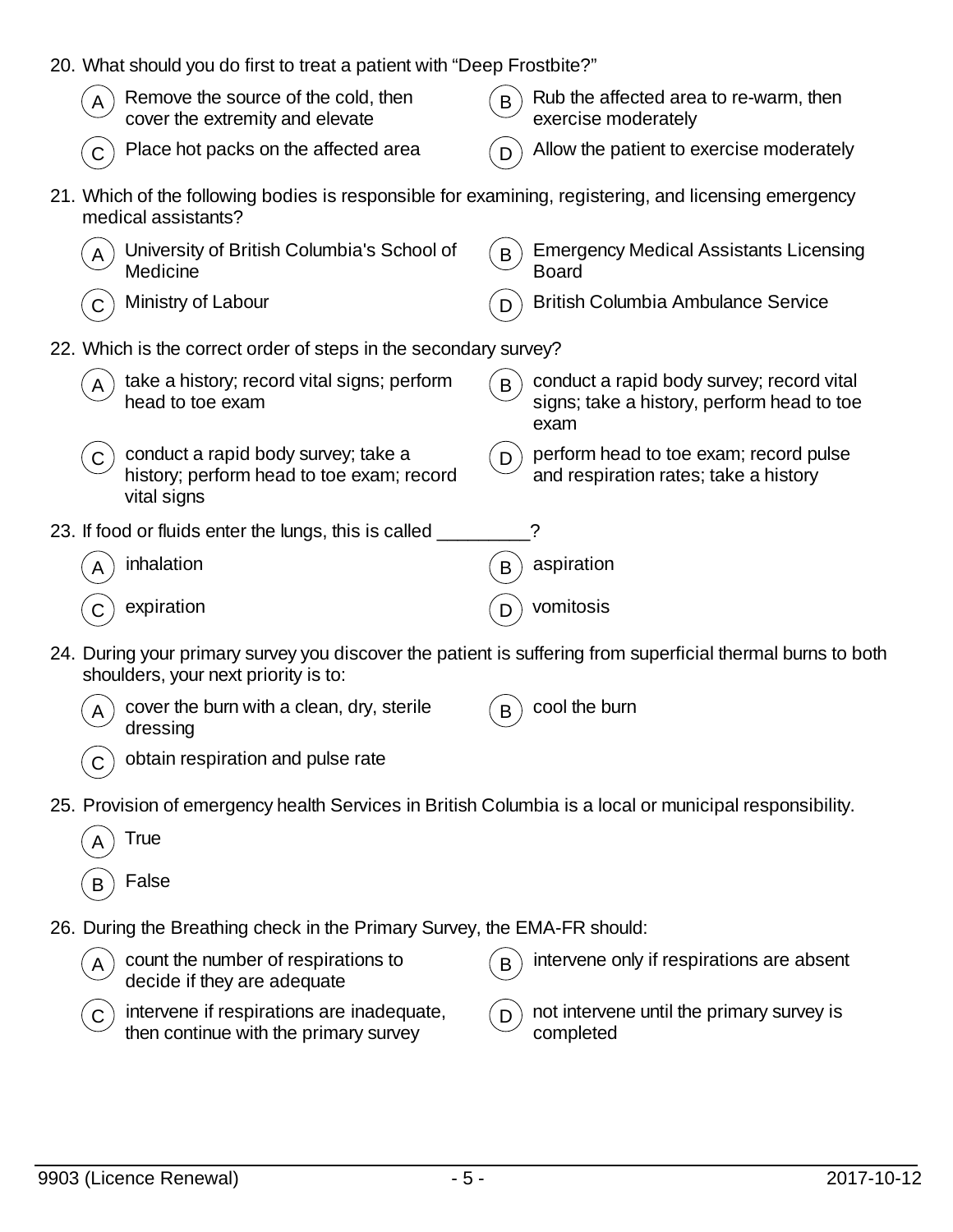- 27. Non-breathing patients should be ventilated with a bag valve mask:
	- while prone  $\mathbb{R}$  while supine while semi-sitting  $(p)$  while in position found
- 28. A woman has full-thickness burns covering the front of her chest, abdomen, and her back. Using the "rule of nines", what percentage of her body is burned?

| $\left(\widehat{A}\right)$ 9%  | $\binom{6}{18}$ 18%                      |
|--------------------------------|------------------------------------------|
| $\left(\widehat{C}\right)$ 27% | $\left(\overline{\mathsf{D}}\right)$ 36% |

29. Which of the following can help a woman cope with the pain and discomfort of labour?

| $_A$ ) Assuming a knee-chest position                | $(B)$ Breathing in and out in a shallow<br>"panting" pattern |
|------------------------------------------------------|--------------------------------------------------------------|
| $\tilde{c}$ Alternately tensing and relaxing all the | $\binom{n}{D}$ Focusing on an object in the room while       |
| muscles in her body                                  | regulating her breathing                                     |

30. You have been called to a construction site for a 40 year old male who has fallen 10 feet from a ladder. It is a warm sunny day; there are no hazards. Your only patient is supine on hard packed dirt as you approach. You observe that his right thigh pant leg is blood soaked with pooling on the ground. He is screaming about severe pain in his leg. Several workers are standing around, observing; they confirm what has happened**. The most effective method of controlling the bleeding is with the application of:**



A tourniquet  $(B)$  Direct pressure

Pressure point

31. Unconscious patients are positioned 3/4 prone, unless there are C-spine precautions or the patient is being ventilated.



32. EMAs are called to a home where a woman is in labour, crowning is noted and birth is imminent. In addition they also see a loop of rope-like tissue protruding from the vaginal opening. What complication of childbirth is occurring?



Breech birth  $(B)$  Miscarriage

Prolapsed cord  $\binom{n}{0}$  Abruptio placentae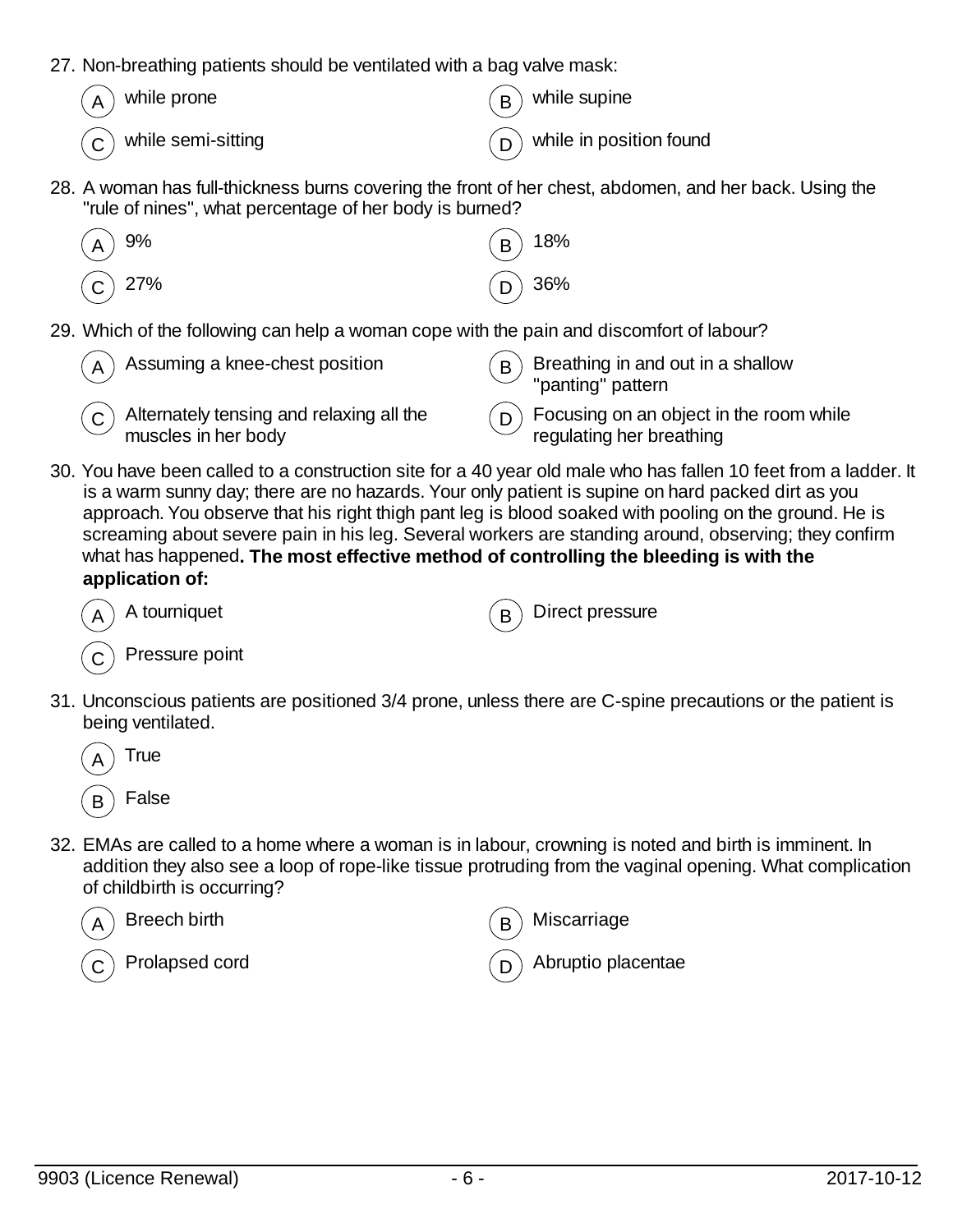- 33. Which of the following is the best sign to determine the effectiveness of ventilations when using a Pediatric BVM?
	-
	- $_A$ ) The stomach will begin to enlarge during ventilations



- $\mathbf{B}$ ) The patient's skin colour should remain the same during ventilations
- $\overline{C}$ ) The pop-off pressure regulator valve will continually vent excessive inhalation pressures
- $\overline{D}$  The chest should rise and fall with each ventilation
- 34. When you assess and record a pulse rate, rhythm and strength, you are performing a part of the patient assessment model called the:

| $(A)$ scene assessment | $(B)$ primary survey    |
|------------------------|-------------------------|
| $(c)$ secondary survey | $(p)$ reporting of data |

35. For profuse bleeding, do not waste time, place your hand (wearing personal protective equipment) over the wound and apply pressure.



- **False**
- 36. Your patient is displaying raccoon eyes and Battle's signs. Fluid is draining from one of his ears. This patient should be managed by:

| A | placing the affected ear down to promote<br>drainage            | B | applying a loose clean dressing over the<br>ear                                  |
|---|-----------------------------------------------------------------|---|----------------------------------------------------------------------------------|
|   | applying indirect pressure only                                 | D | applying direct pressure with sterile<br>gauze                                   |
|   | 37. The definition of cardiac arrest is:                        |   |                                                                                  |
| A | An unconscious patient who is not<br>breathing and has no pulse | B | A patient who is not breathing and a<br>pulse rate less than 50 beats per minute |
|   | A patient whose heart has no electrical<br>activity occurring   | D | A patient whose pacemaker has stopped<br>working                                 |
|   | 38. The "A" in sample stands for                                |   |                                                                                  |
|   | Airway                                                          | В | Actions                                                                          |
|   | Allergies                                                       |   | Alert                                                                            |
|   |                                                                 |   |                                                                                  |

39. CPR is not recommended on children who are victims of cold water drowning when they have been submerged for more than 45 minutes.

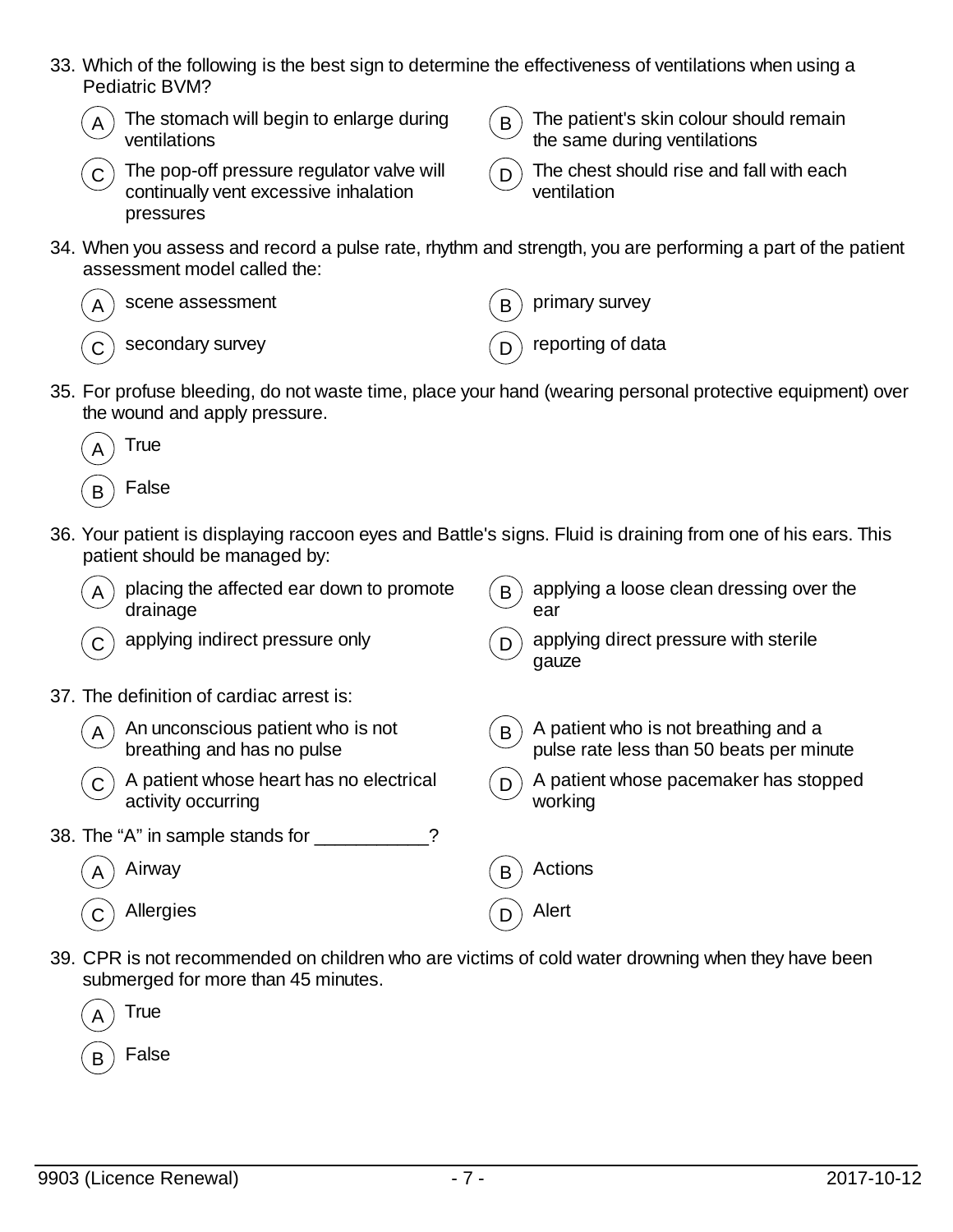40. As an EMA, you have answered a call to a potential crime scene. Once the scene is safe, your priority is to:

|            | Document scene findings                        |                                                                                   | B     | Preserve crime-scene evidence                                                                                                                                                                                       |
|------------|------------------------------------------------|-----------------------------------------------------------------------------------|-------|---------------------------------------------------------------------------------------------------------------------------------------------------------------------------------------------------------------------|
|            | Notify relatives of the victim                 |                                                                                   | D     | Provide patient care                                                                                                                                                                                                |
|            |                                                |                                                                                   |       | 41. In a "triage" situation, which one of the following injuries could treatment and transport be delayed?                                                                                                          |
| A          | A penetrating wound to the chest with<br>shock |                                                                                   | B     | A deep laceration to the abdomen with<br>possible internal injuries                                                                                                                                                 |
|            | A closed fracture of the forearm               |                                                                                   | D     | Respiration shallow and less than 10 per<br>minute                                                                                                                                                                  |
| following: |                                                |                                                                                   |       | 42. You arrive at the local community centre, where an unconscious child has fallen off the swings. The<br>child's parents are not at the community centre. You begin care for this child according to which of the |
|            | implied consent                                |                                                                                   | B     | advance directives                                                                                                                                                                                                  |
|            | expressed consent                              |                                                                                   | D     | duty to act                                                                                                                                                                                                         |
|            | 43. The hand is to the elbow.                  |                                                                                   |       |                                                                                                                                                                                                                     |
|            | Proximal                                       |                                                                                   | B     | <b>Distal</b>                                                                                                                                                                                                       |
|            | Medial                                         |                                                                                   | D     | Lateral                                                                                                                                                                                                             |
|            |                                                | 44. What is the main goal when treating a patient suffering from a spinal injury? |       |                                                                                                                                                                                                                     |
| A          | transport the patient immediately              |                                                                                   | B     | protect the patient from further injury                                                                                                                                                                             |
| С          | move the patient out of the hot zone           |                                                                                   | D     | assess the patient's range of motion                                                                                                                                                                                |
|            |                                                | 45. It important to prop up the right hip of a pregnant woman to:                 |       |                                                                                                                                                                                                                     |
|            | $(A)$ Assist in delivery of the newborn        |                                                                                   | ( B ) | Place the pregnant women in a position<br>of comfort                                                                                                                                                                |
|            | Relieve pressure off the Inferior Vena<br>Cava |                                                                                   |       | Prevent hypertension syndrome                                                                                                                                                                                       |
|            |                                                |                                                                                   |       | 46. What structures must you immobilize to effectively treat a suspected fracture of the upper arm?                                                                                                                 |
|            | Humerus and elbow                              |                                                                                   | B     | Humerus, elbow, and forearm                                                                                                                                                                                         |
| C          | Shoulder, humerus, and elbow                   |                                                                                   | D     | Shoulder, humerus, elbow, and forearm                                                                                                                                                                               |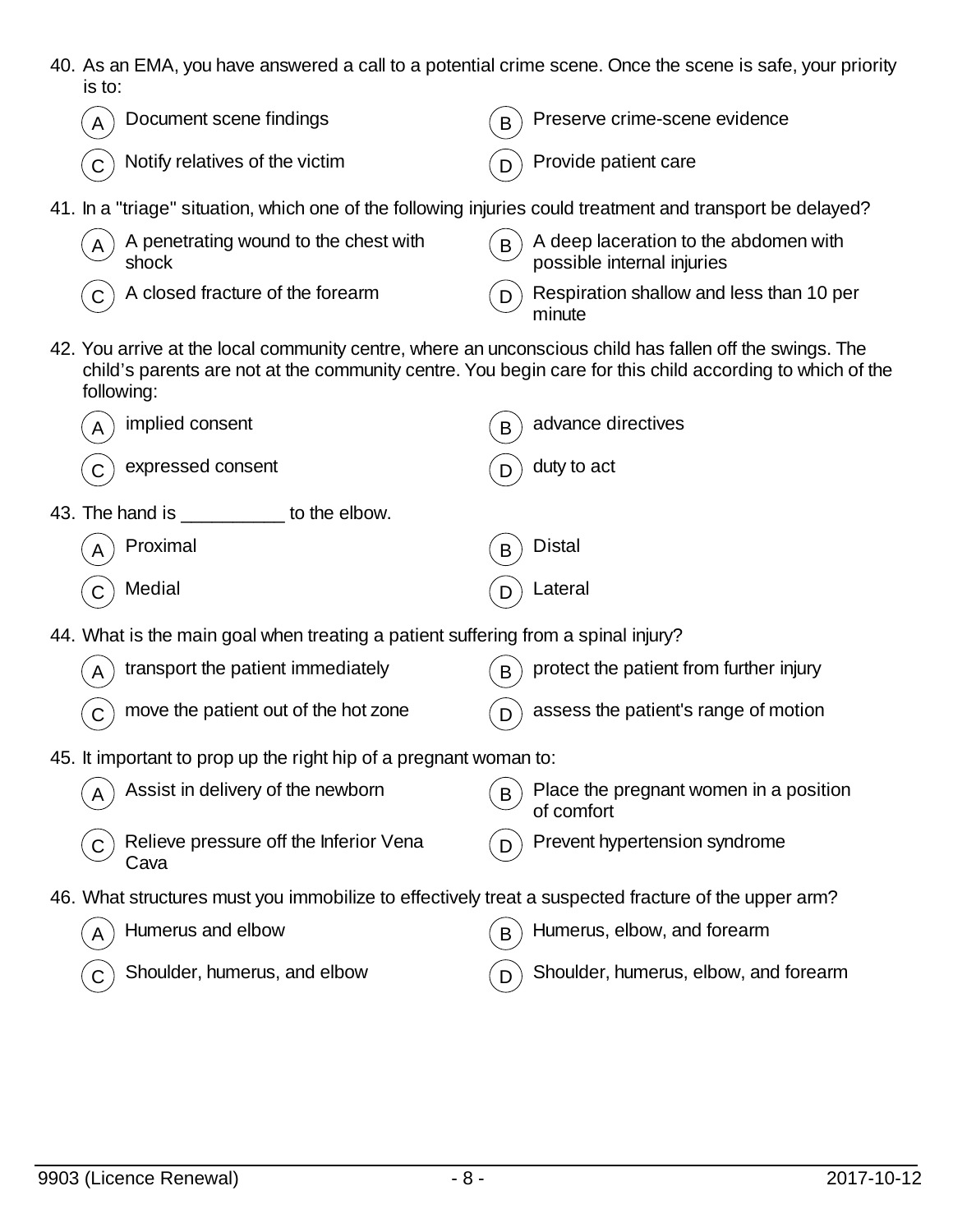| 47. If an EMA decides to appoint a representative during the complaint process, which of the following is |                                                                                                                                                                                                                                                                                         |  |  |
|-----------------------------------------------------------------------------------------------------------|-----------------------------------------------------------------------------------------------------------------------------------------------------------------------------------------------------------------------------------------------------------------------------------------|--|--|
| the representative not permitted to do:                                                                   |                                                                                                                                                                                                                                                                                         |  |  |
|                                                                                                           | $\sqrt{2}$ and $\sqrt{2}$ and $\sqrt{2}$ and $\sqrt{2}$ and $\sqrt{2}$ and $\sqrt{2}$ and $\sqrt{2}$ and $\sqrt{2}$ and $\sqrt{2}$ and $\sqrt{2}$ and $\sqrt{2}$ and $\sqrt{2}$ and $\sqrt{2}$ and $\sqrt{2}$ and $\sqrt{2}$ and $\sqrt{2}$ and $\sqrt{2}$ and $\sqrt{2}$ and $\sqrt{2$ |  |  |

| Speak on the EMA's behalf                                                                                                                                                                                                                    | B | Participate in the complaint investigation<br>by the investigation committee                                |
|----------------------------------------------------------------------------------------------------------------------------------------------------------------------------------------------------------------------------------------------|---|-------------------------------------------------------------------------------------------------------------|
| Provide advice to the EMA                                                                                                                                                                                                                    |   |                                                                                                             |
| 48. The purpose of the pre-hospital care report is to:                                                                                                                                                                                       |   |                                                                                                             |
| Document the care you provided                                                                                                                                                                                                               | B | Transfer patient information from one<br>person to another                                                  |
| Provide legal documentation                                                                                                                                                                                                                  |   | All of the answers                                                                                          |
| Improve your EMS system<br>E                                                                                                                                                                                                                 |   |                                                                                                             |
| 49. The Emergency Medical Assistants Licensing Board finds that an emergency medical assistant (EMA)<br>has incompetently carried out the duties of an emergency medical assistant. The board may do all of<br>the following <b>except</b> : |   |                                                                                                             |
| impose conditions on the person's<br>licence                                                                                                                                                                                                 | B | revoke or suspend the licence                                                                               |
| sue the individual for damages                                                                                                                                                                                                               | D | bar the person from being licensed under<br>the Act for a period of time the board<br>considers appropriate |
| 50. You discover a mechanism of injury that is known to cause spinal injuries. How should you open the<br>airway of the injured patient?                                                                                                     |   |                                                                                                             |
| use a head tilt chin lift                                                                                                                                                                                                                    | B | use the 3/4 prone position                                                                                  |
| use the crossed over finger technique                                                                                                                                                                                                        | D | use a modified jaw thrust                                                                                   |
| 51. A burn that presents with reddening of the skin, blisters and severe pain may be classified as:                                                                                                                                          |   |                                                                                                             |
| Superficial                                                                                                                                                                                                                                  | B | <b>Partial thickness</b>                                                                                    |
| <b>Full thickness</b>                                                                                                                                                                                                                        |   |                                                                                                             |
| 52. In British Columbia the term of licence for a First Responder is:                                                                                                                                                                        |   |                                                                                                             |
| 8 years                                                                                                                                                                                                                                      |   | 2 years                                                                                                     |
| 3 years                                                                                                                                                                                                                                      |   | 5 years                                                                                                     |
| 53. The first indicator of shock is often:                                                                                                                                                                                                   |   |                                                                                                             |
| restlessness or irritability<br>A                                                                                                                                                                                                            | B | lowered blood pressure                                                                                      |
| pale or bluish, cool, moist skin                                                                                                                                                                                                             | D | loss of consciousness                                                                                       |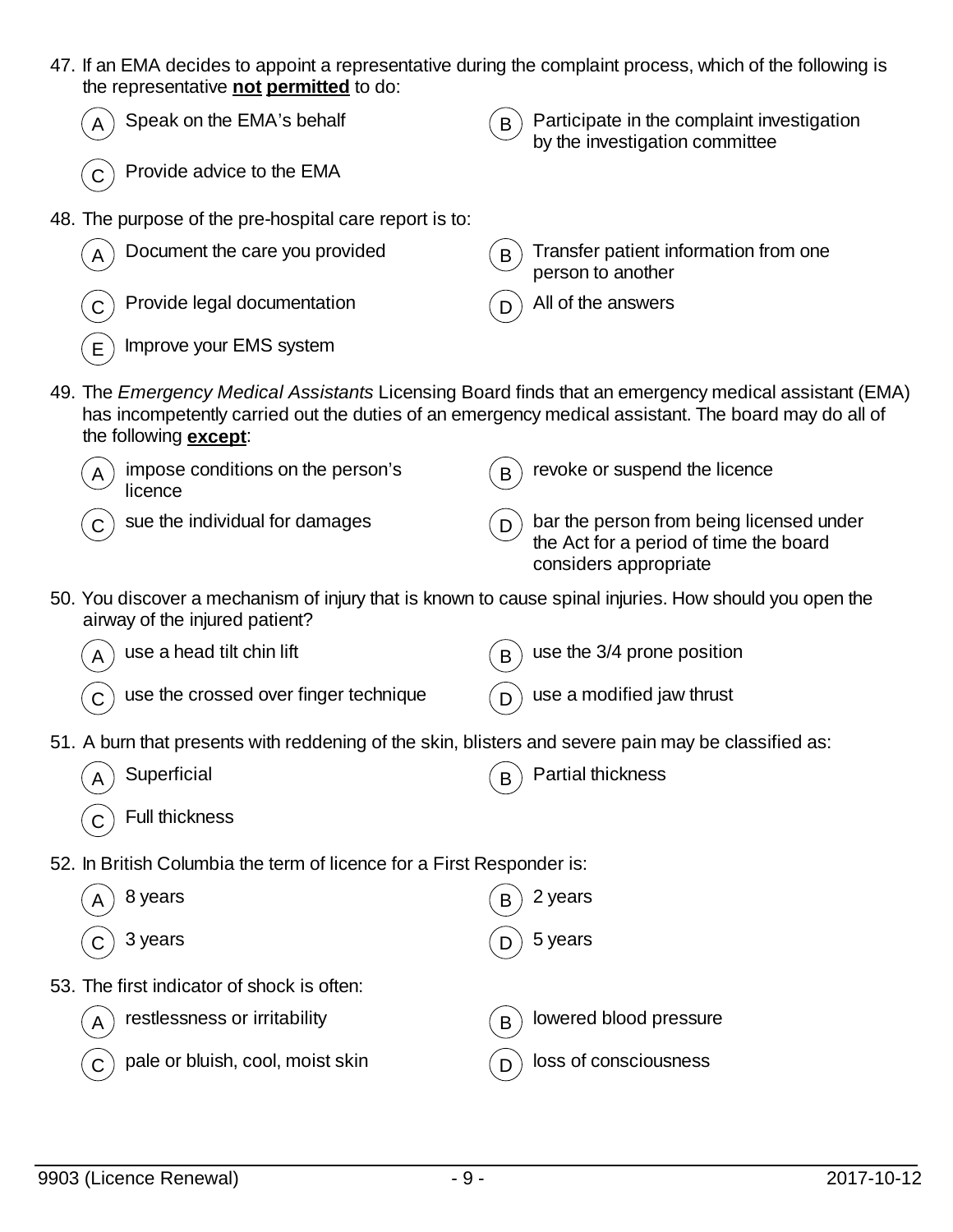- 54. All of the following are probable causes of stroke **except**:
	-
- hypotension  $(B)$  blood clot in an artery supplying the brain
	- $\sigma$ ) bleeding from a ruptured artery in the brain
- head injury
- 55. The *Emergency Medical Assistants Licensing Board* is investigating a complaint and determines that public safety may be at risk allowing an emergency medical assistant (EMA) to practice. Which of the following actions may the b*oard* impose on the EMA being investigated?

| $(A)$ terminate employment                                                                          | $($ B) suspend the EMA's licence                |
|-----------------------------------------------------------------------------------------------------|-------------------------------------------------|
| $\left(\begin{matrix} 0 \\ 0 \end{matrix}\right)$ notify the public of the ongoing<br>investigation | $(p)$ insist that the EMA take further training |

56. EMAs must be able to function independently in a non-structured, constantly changing environment.



- 57. A confined space is a place with limited access and egress that was not designed for human occupancy.
	- **True False**
- 58. During the RBS, the EMA-FR is:

| $\left(\overline{\mathsf{A}}\right)$ looking for hazards at the scene | (B) performing a thorough examination<br>looking for all possible injuries |
|-----------------------------------------------------------------------|----------------------------------------------------------------------------|
| $(\mathbf{C})$ looking for the mechanism of injury                    | $\binom{1}{D}$ looking for life threatening injuries only                  |

59. The Emergency Medical Assistants Regulation includes, as a condition on every licence that EMAs must comply with the Emergency Health Services Act, and the regulations including without limitation the Code of Ethics set out in Schedule 3.



60. Types of patients with an increased risk to heat and cold injuries are:

| $(\overline{\mathsf{A}})$ Infants and the elderly | $\mathcal{L}_{\mathbf{B}}$ Diabetics and infants |
|---------------------------------------------------|--------------------------------------------------|
| $\sigma$ Patients with history of a cardiac       | $(n)$ Patients with a history of low blood       |
| $\sim$ condition and the elderly                  | pressure and diabetics                           |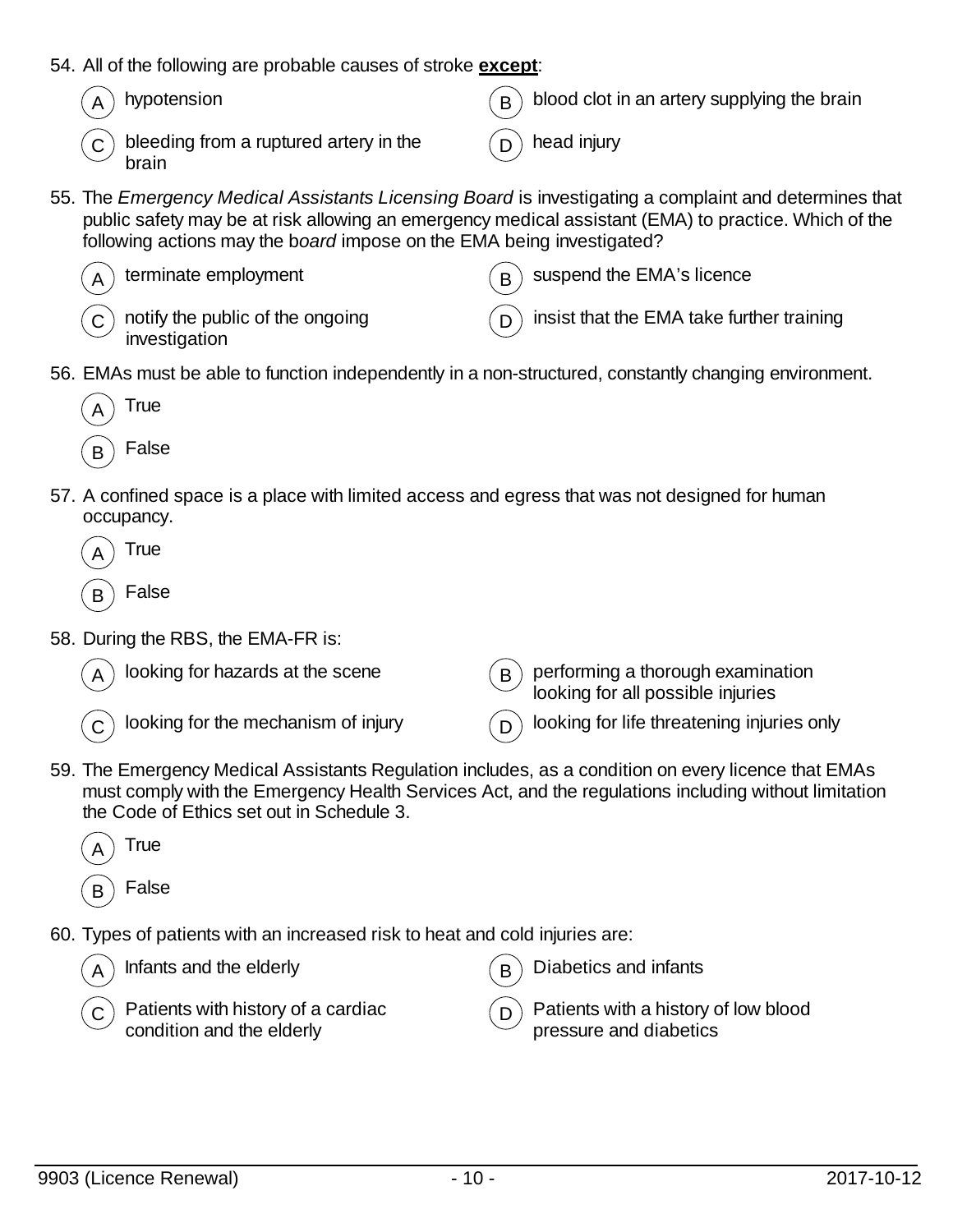|   | 61. The treatment for chemical burns is to                                      |   | ?                                                                                                            |
|---|---------------------------------------------------------------------------------|---|--------------------------------------------------------------------------------------------------------------|
| A | call the poison control center before<br>starting treatment                     | B | immediately irrigate the area with water                                                                     |
|   | wipe the chemical off with a towel before<br>irrigating with water              |   | consult with the chemicals manufacturer<br>before beginning treatment                                        |
|   | 62. You would describe an adult as having rapid breathing if they are breathing |   |                                                                                                              |
|   | 15-20 breaths per minute with a rapid<br>radial pulse                           | B | more than 20 breaths per minute not<br>brought on by exercise or exertion                                    |
| C | 30 breaths per minute brought on by<br>exercise or exertion                     |   | 12 to 20 breaths per minute without a<br>radial pulse                                                        |
|   | 63. How would you care for a frostbitten foot?                                  |   |                                                                                                              |
|   | Rub the foot aggressively to restore<br>circulation                             | B | Wrap the foot snugly in a moist, warm<br>dressing                                                            |
| C | Separate the toes with cotton or gauze<br>when bandaging                        | D | Break any blisters that appear, and<br>cleanse the foot with soap and water                                  |
|   | 64. How is a TIA different than a stroke?                                       |   |                                                                                                              |
|   | there is no facial droop in a TIA                                               | B | there are no speech problems in a TIA                                                                        |
|   | the symptoms are temporary in a TIA                                             | D | the symptoms are longer lasting in a TIA                                                                     |
|   | oot not drink                                                                   |   | 65. When determining last oral intake you are only concerned with the last time the patient had something to |

- eat not drink.
	- **True**
	- $(B)$  False
- 66. An advance directive is a medical order signed by a physician.
	- $_A$ ) True  $\mathsf{B}$ ) False
- 67. To whom may disciplinary actions imposed by the Emergency Medical Assistants Licensing Board be appealed to?
	-
- the Supreme Court  $\overline{(B)}$  the BC Emergency Health Services

 $\overline{C}$  the Union Shop Steward  $\overline{D}$  the British Columbia Provincial Court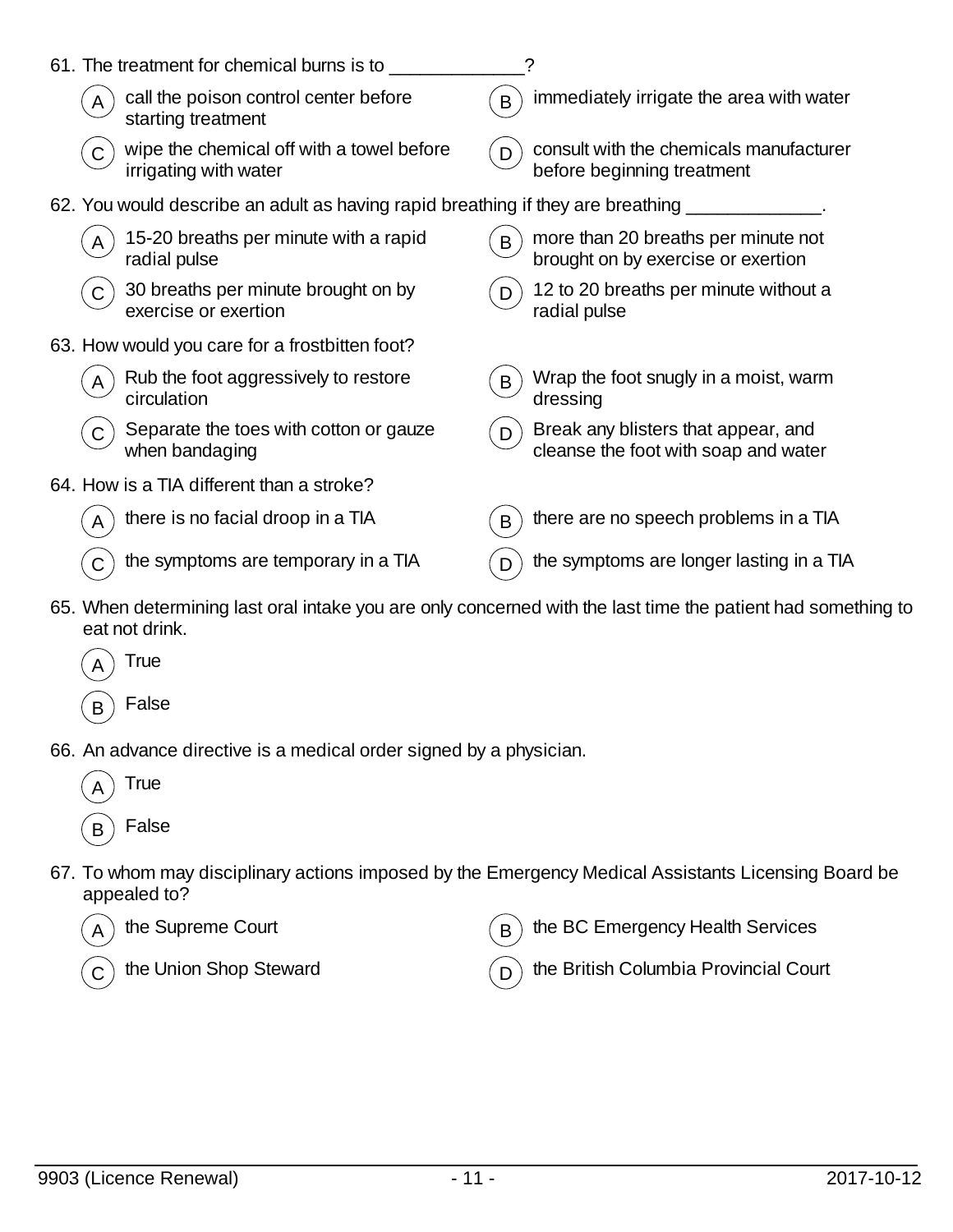68. What are some of the Acts that affect the way you will perform your duties while working/volunteering as an EMA FR? 1) Emergency Health Services Act 2) Good Samaritan Act 3) First Responder Act 4) Mental Health Act 5) Coroners Act.

| Mental Health Act 5) Coroners Act.                                                                             |                                                                                                            |
|----------------------------------------------------------------------------------------------------------------|------------------------------------------------------------------------------------------------------------|
| 1 only                                                                                                         | 2 only<br>В                                                                                                |
| 1,2,3                                                                                                          | 1,4,5                                                                                                      |
| 69. For a conscious infant with an airway obstruction the First Responder should:                              |                                                                                                            |
| Deliver alternating 5 back blows and 5<br>A<br>chest thrusts                                                   | Deliver repeated abdominal thrusts<br>B                                                                    |
| Deliver 8 abdominal thrusts                                                                                    | Deliver 15 back blows                                                                                      |
| 70. How long should we take to determine the presence of a pulse and respirations in a hypothermic<br>patient? |                                                                                                            |
| 5 seconds                                                                                                      | 10 seconds<br>B                                                                                            |
| 20 seconds                                                                                                     | 30 seconds                                                                                                 |
| 71. A patient's level of consciousness can be measured by using the mnemonic:                                  |                                                                                                            |
| <b>DABC</b>                                                                                                    | <b>AVPU</b>                                                                                                |
| <b>LOTARP</b>                                                                                                  | <b>OPQRST</b>                                                                                              |
| 72. To avoid inadequate CPR compressions due to fatigue, rescuers should:                                      |                                                                                                            |
| Verbally encourage a tiring rescuer to<br>A<br>continue even though they are tiring                            | Compress at a slower rate<br>B                                                                             |
| Rotate compression duty every 2 minutes                                                                        | Compress to a more shallow depth<br>D                                                                      |
|                                                                                                                | 73. An adult with over ___% of their body burned is considered a major burn and a medical emergency.       |
| 7<br>Α                                                                                                         | 10<br>B                                                                                                    |
| 15                                                                                                             | 20                                                                                                         |
| 74. "Battles Sign" is indicative of what type of injury?                                                       |                                                                                                            |
| compound femoral fracture<br>Α                                                                                 | deep laceration to the abdomen<br>B                                                                        |
| basal skull fracture                                                                                           | posterior shoulder dislocation                                                                             |
| swelling. You should immediately be prepared for ___________ difficulties.                                     | 75. A bee has stung your patient. The patient presents with a hoarse voice, itching of the skin and facial |
| <b>Bleeding</b>                                                                                                | <b>Infectious</b><br>B                                                                                     |
| Respiratory                                                                                                    | Cardiac                                                                                                    |
|                                                                                                                |                                                                                                            |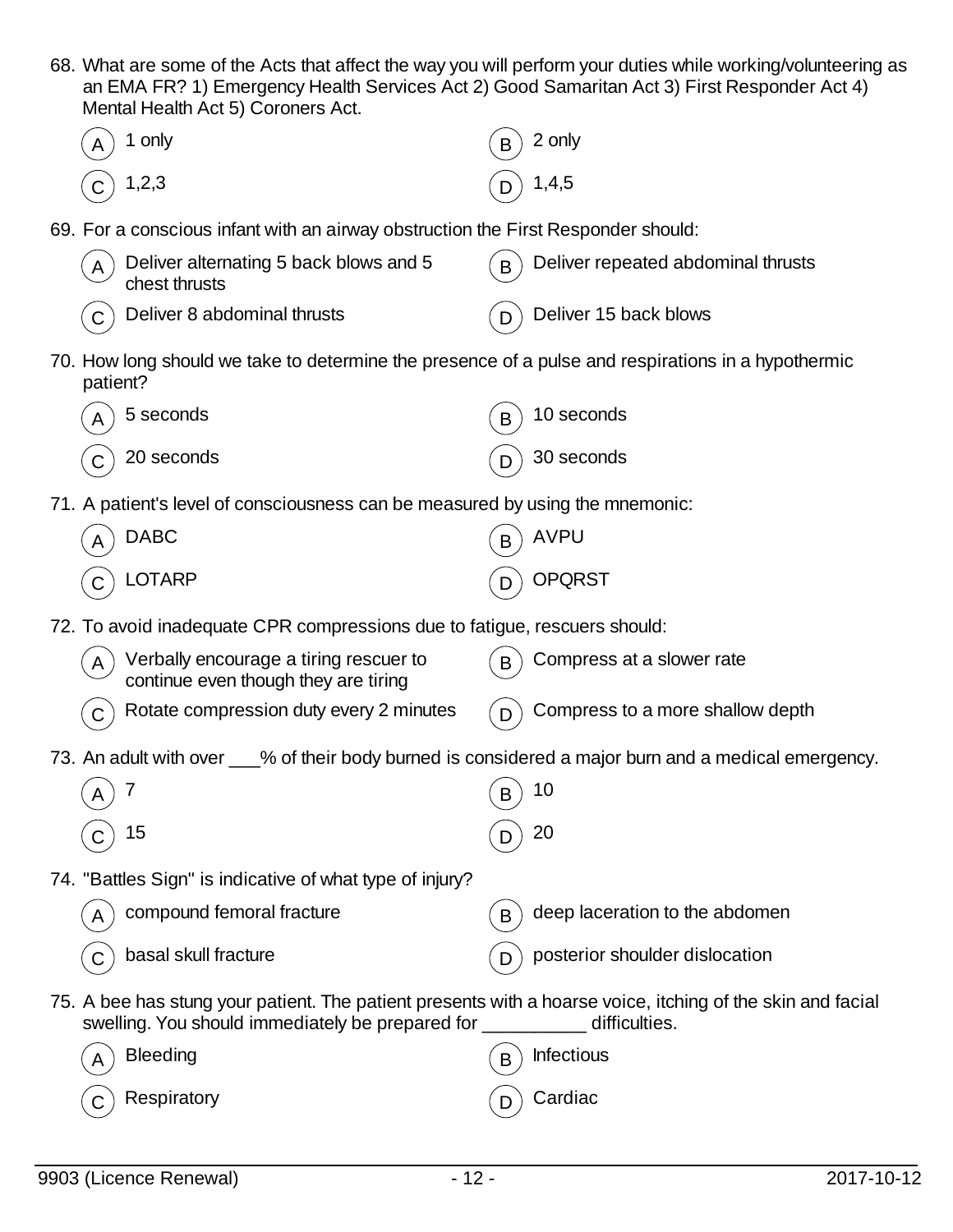- 76. If an oropharyngeal airway is too short it may
	- make the patient gag  $(B)$  not matter
	- damage the roof of the mouth while being inserted

- not lift the tongue off the back of the throat
- 77. Whose responsibility is it to determine if a gunshot or stab wound is criminal in nature:

| $(A)$ the triage nurse accepting the patient                                            | $(B)$ the attending emergency medical<br>assistant    |
|-----------------------------------------------------------------------------------------|-------------------------------------------------------|
| $\left(\mathsf{C}\right)$ the police in conjunction with the criminal<br>justice system | $($ D $)$ the receiving physician treating the victim |

78. A reduced level of consciousness is an indication that brain function is compromised.

| I rue |
|-------|
|       |

- **False**
- 79. The rationale for using an AED on a cardiac arrest patient is:
	- $(A)$  To circulate blood and oxygen each time the patient is shocked  $\mathbf{F}_{\mathbf{B}}$ ) To eliminate the need for continuous CPR  $\mathcal{C}$ ) To shock the heart muscle and in turn  $\mathcal{L}_{\mathsf{D}}$  To provide an electrical shock that is
		- break up any blood clots that may have caused the heart to stop in the first place
- intended to briefly stop the abnormal electrical activity and allow the heart to develop an effective rhythm
- 80. The Services or "Scope of Practice" dictates and defines your actions and is different for each licence category.



81. You should address a patient by name whenever possible, however you should not address an elderly patient by their first name, unless invited to do so.



82. You should consider the patient of a motor vehicle rollover incident as unstable, even if he/she was wearing a seatbelt.

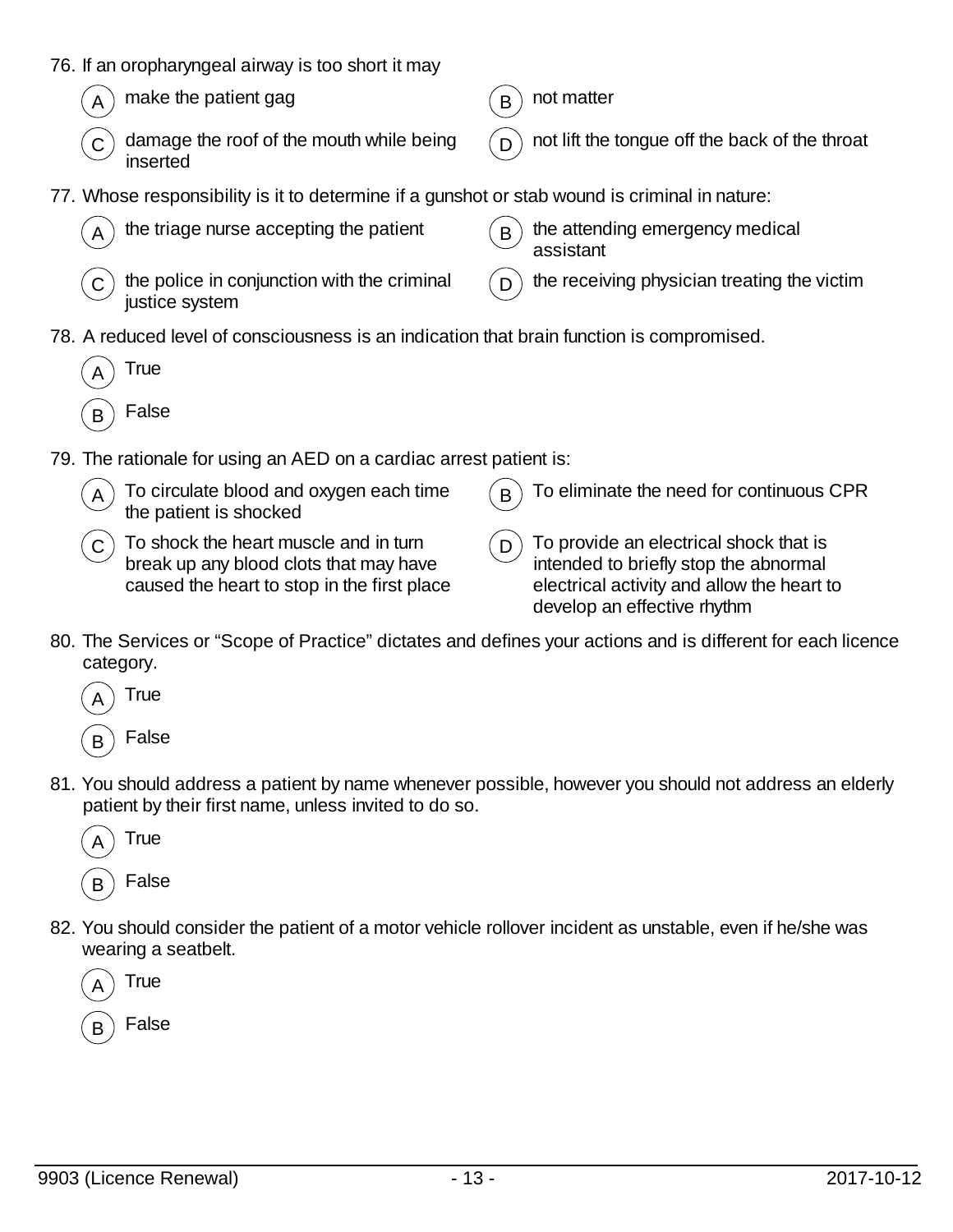| 83. The "P" in sample stands for |                                     |
|----------------------------------|-------------------------------------|
| $(A)$ Point of tenderness        | $(B)$ Position of patient           |
| $(C)$ Pain scale                 | $\binom{n}{D}$ Past medical history |

84. The **best way** to ensure that you meet the expectations of the licensing board, the public, your peers, and the employer/fire department is to:

| Know your level of licence<br>$(A^{\prime})$                                       | Always act in the best interest of the<br>B<br>patient |
|------------------------------------------------------------------------------------|--------------------------------------------------------|
| $\mathcal{L}(\mathbf{C})$ Act confident and in control while you<br>provide care   | $(\mathsf{p})$ Attend all ongoing education sessions   |
| Record everything well on the pre-hospital<br>$(E^{\setminus})$<br>$0.000$ $0.000$ |                                                        |

85. Following delivery, it is important to prevent hypothermia by immediately drying the infant and wrapping them up using the same towel.



care report

 $_B$ ) False

86. Equipment that had blood splattered on it can be safely disinfected with hot water and dish soap.

| А | True  |
|---|-------|
| В | False |

- 87. The power and authority of the *BC Emergency Health Services* can be found in:
	- the *Emergency Health Services Act*  $\overline{B}$  the Emergency Medical Assistant
- **Regulation**

- C the *Good Samaritan Act*
- 88. Which of the following is **not** a principle for preserving evidence at the scene of a crime?



- $(C)$  Use a pen or pencil inserted into the barrel of any gun to avoid contaminating the weapon with your fingerprints
- Avoid stepping on bloodstains  $(B)$  Do not move a body unless you have to check a pulse or breathing
	- $(D)$  Do not take the victim's wallet to obtain personal information, try and obtain this from witnesses or relatives
- 89. Regardless of any past medical history, if a patient's chief complaint is shortness of breath, he/she receives high flow oxygen.

| True  |
|-------|
| False |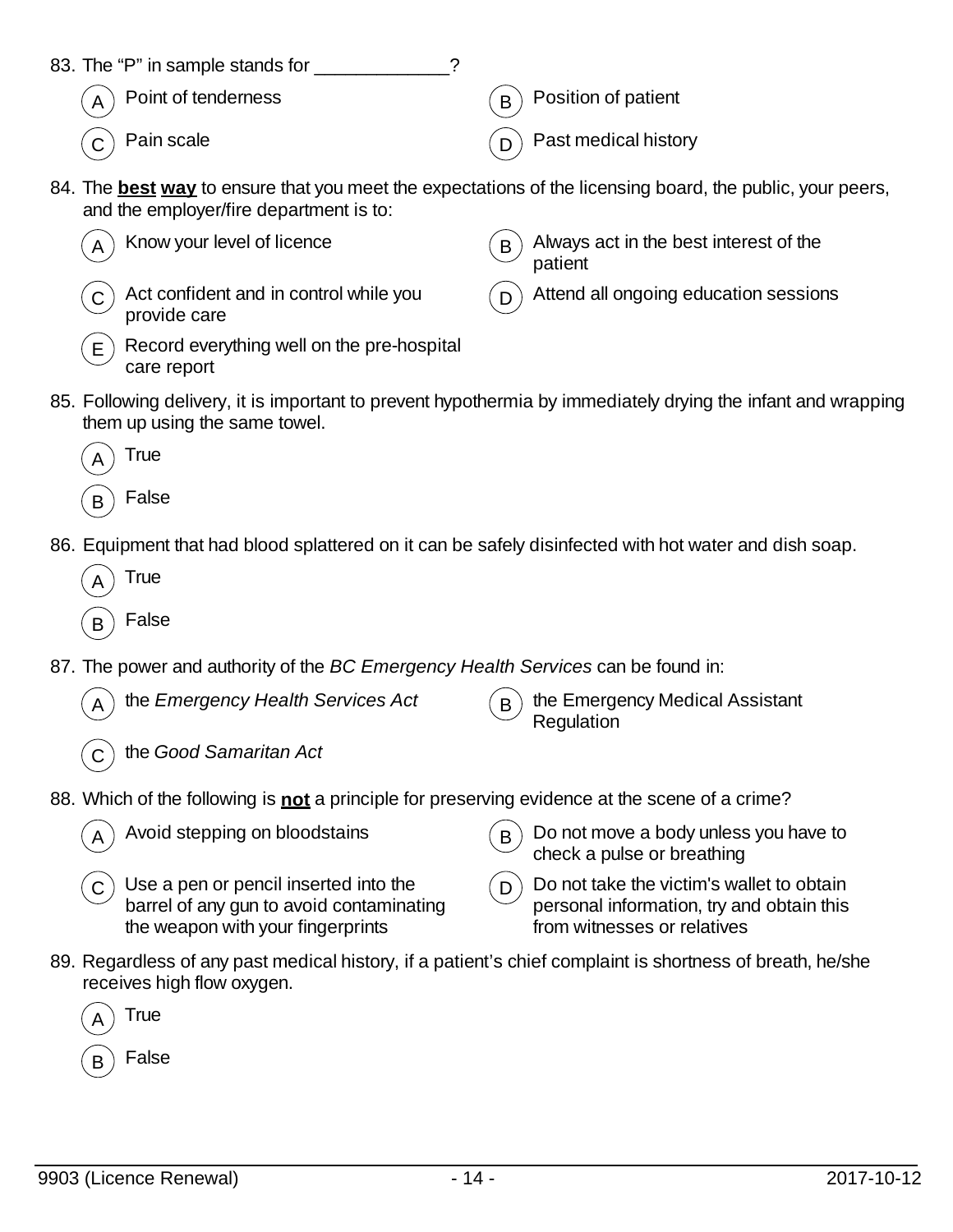- 90. Which is often the first and **most** important sign or symptom of a serious head injury?
	- Severe pain or pressure in the head  $\overline{B}$  Altered level of consciousness Blood or fluid in the ears  $\binom{n}{0}$  Seizures or convulsions
- 91. Which one of the following is **not** a potential sign or symptom of smoke inhalation?

| $\left(\overline{A}\right)$ hoarseness and coughing                  | $(B)$ singed eyebrows and nasal hair |
|----------------------------------------------------------------------|--------------------------------------|
| $\left(\begin{matrix} 0 \\ 0 \end{matrix}\right)$ pink frothy sputum | $\binom{n}{p}$ respiratory distress  |

92. What are some of the early signs of Hypothermia? 1) shivering 2) bluish skin 3) slurred speech 4) slow breathing 5) combativeness 6) dilated pupils 7) disorientation.

| $\left(\begin{matrix}A\end{matrix}\right)$ 1,2,6                  | $\binom{6}{1,3,5,7}$                               |
|-------------------------------------------------------------------|----------------------------------------------------|
| $\left(\begin{matrix} \overline{C} \end{matrix}\right)$ 1,2,3,5,7 | $\left(\begin{matrix}D\end{matrix}\right)$ 1,3,4,6 |

93. The letter "S" in the mnemonic "OPQRST" stands for:

| $\left(\begin{matrix} A \end{matrix}\right)$ Severity      | $\binom{1}{B}$ Signs |
|------------------------------------------------------------|----------------------|
| $\left(\begin{matrix} 0 \\ 0 \end{matrix}\right)$ Symptoms | $(D)$ Stable         |

94. Under the *Gunshot and Stab Wound Disclosure Act*, an emergency medical assistant is expected to determine whether a wound is criminal in nature.

| А | True  |
|---|-------|
| R | False |

- 95. At the scene of a stabbing, you see a knife you believe was used in the incident next to the unconscious patient. What should you do with the knife?
	- Pick it up, using a dressing or bandage, and place it in a plastic bag to give to the police  $\mathcal{L}_{\mathbf{B}}$  Avoid touching or moving the knife unless it causes a safety hazard, or interferes with care
	- $\mathcal{L}_{\mathbf{C}}$  Be careful not to touch the handle as you move the knife carefully away from the patient
- $\mathcal{L}_{\mathbf{D}}$  Note the knife's exact position; move it away from the patient, and save it for the police
- 96. The patient is within 2 weeks of her delivery due date. She has delivered a baby before with no complications. Her contractions are four minutes apart and she has a sensation of rectal pressure. Her water broke an hour ago. The EMA knows that delivery is:

| $\left(\begin{matrix} A \end{matrix}\right)$ Delayed | $\binom{1}{B}$ Ectopic |
|------------------------------------------------------|------------------------|
| $\binom{1}{C}$ Imminent                              | $(D)$ Premature        |